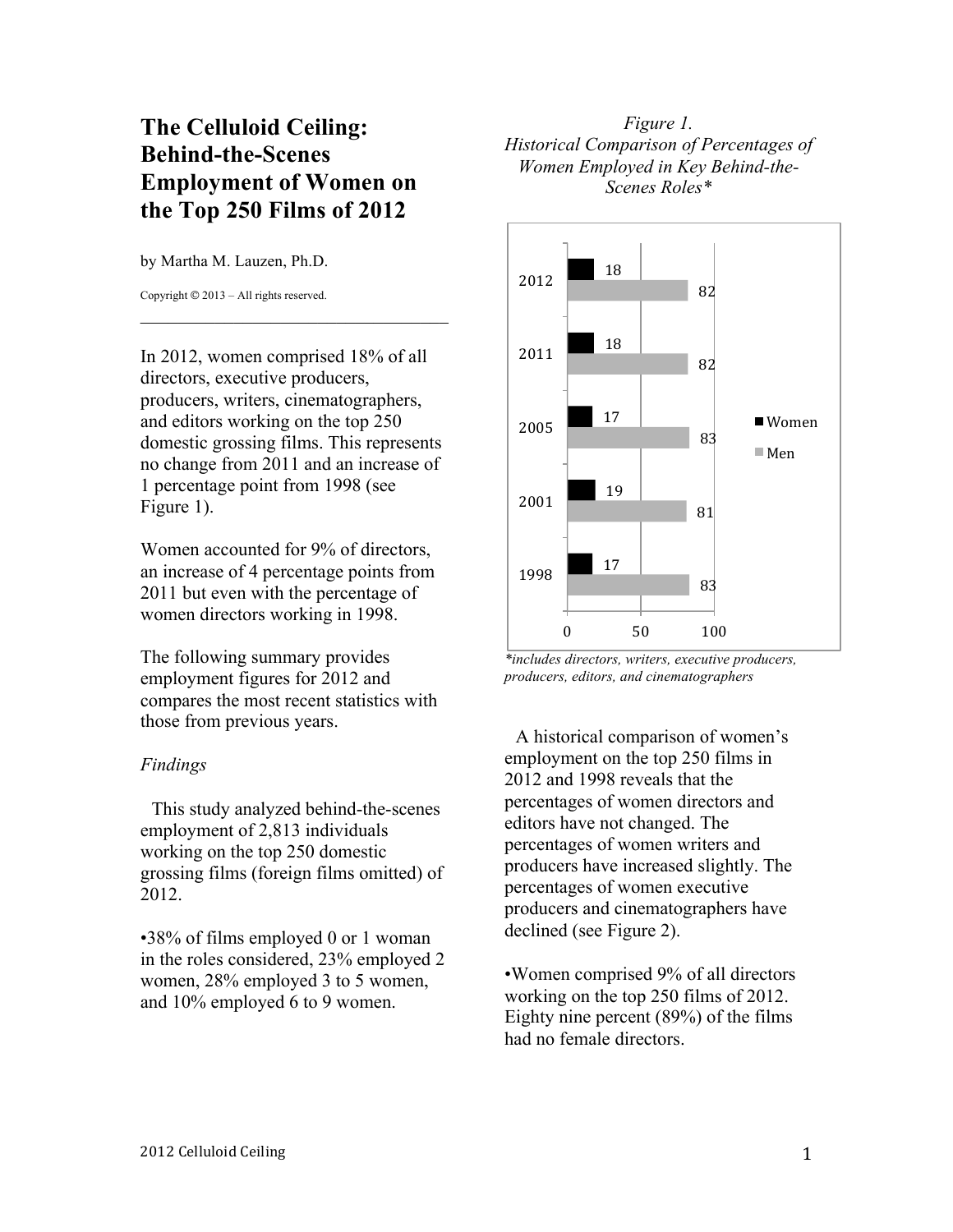*Figure 2. Historical Comparison of Percentages of Women Employed Behind the Scenes on Top 250 Films by Role*



Women accounted for 15% of writers working on the top 250 films of 2012. Seventy eight percent (78%) of the films had no female writers.

Women comprised 17% of all executive producers working on the top 250 films of 2012. Sixty one percent (61%) of the films had no female executive producers.

Women accounted for 25% of all producers working on the top 250 films of 2012. Thirty two percent (32%) of the films had no female producers.





Women comprised 20% of all editors working on the top 250 films of 2012. Seventy seven percent (77%) of the films had no female editors.

Women accounted for 2% of all cinematographers working on the top 250 films of 2012. Ninety eight percent (98%) of the films had no female cinematographers.

Women were most likely to work in the documentary, drama, and animated film genres. They were least likely to work in the action, horror and sci-fi genres.

*Report compiled by Dr. Martha M. Lauzen, Executive Director, Center for the Study of Women in Television and Film, School of Theatre, Television and Film, San*